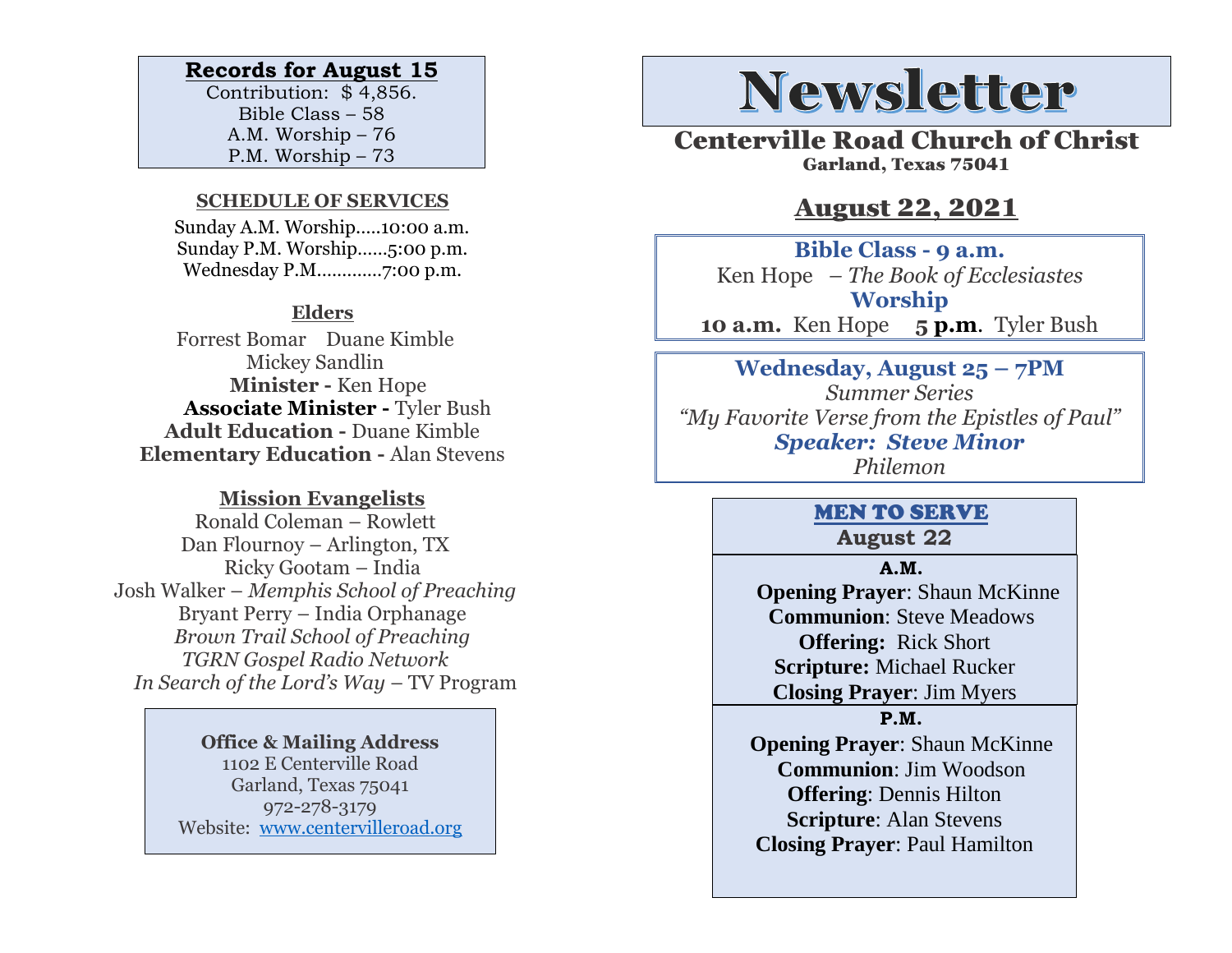Adult Class and Worship can be viewed at *[www.YouTube.com/user/CentervilleRoad](http://www.youtube.com/user/CentervilleRoad)*

# **August 29**

Due to the current situation with the Covid surge, the elders have made the decision to **not** observe our usual 5th Sunday Schedule of worship and Congregational meal.

### **Please note we will meet at our normal time. 9am Bible Class 10am Worship 5pm Worship**

We look forward to resuming our 5th Sunday schedule for **October 31**.

# With deepest sympathy:

**Tina Lee** after the passing of her brother, Trent Scott.

**Tina Nwankpa's** brother-in-law passed away. Please pray for Tina and her husband as they have traveled to Nigeria for the burial.

### In Our Prayers …

- **David Haley** has been in Medical City Hospital, ICU, Room 418E. He was to have a filter put in place to help keep blood clots (in his lungs) from traveling to his heart.
- $\blacktriangle$  **Nancy Tickner** is recovering from surgery. Please keep her in your prayers for good results and treatment plan to follow.
- *Tom Edward's brother*, **STEVE,** has Covid and is on a respirator and his kidneys are shutting down.
- **Ed Wirt**, brother-in-law of *Ken Spear*, has been admitted to Encompass Rehab (Northaven in Dallas) to help strengthen him following a recent fall.
- **↓ Sharon Hunt** has been waiting on the results of her MRI.
- **Cathy Dixon** has tested positive for Covid. **Jeff** is doing much better following his bout with Covid.
- **Emma Thompson** is feeling better and hopes to receive good results on Monday.
- **Lois Vaden** received a good report on her recent stress test.
- **Patty Reagan** was scheduled for a colonoscopy on Thursday and will have a consultation with the cardiologist on Monday.
- **Paul Hamilton** was to have knee surgery on Friday to repair a torn meniscus.
- $\frac{1}{\sqrt{2}}$  **Lilly Rucker** has been improving at Children's Hospital of Dallas and is out of ICU.
- **↓ Sammye Martin** has started a series of 4 monthly hormone shots (to slow the growth of cancer).
- $\frac{1}{\sqrt{1}}$  Mike Hartin is at home and under hospice care.
- **Polly Savage** under hospice care at Lexington Medical Lodge, Room 103, Farmersville.
- $\blacktriangle$  **Mark Howell** is scheduled to have his final treatment on August 30. Please continue to pray for these to be successful.
- **Emily Biggs** has requested our prayers for her grandson, Phillip Bee and family after their diagnosis with Covid.